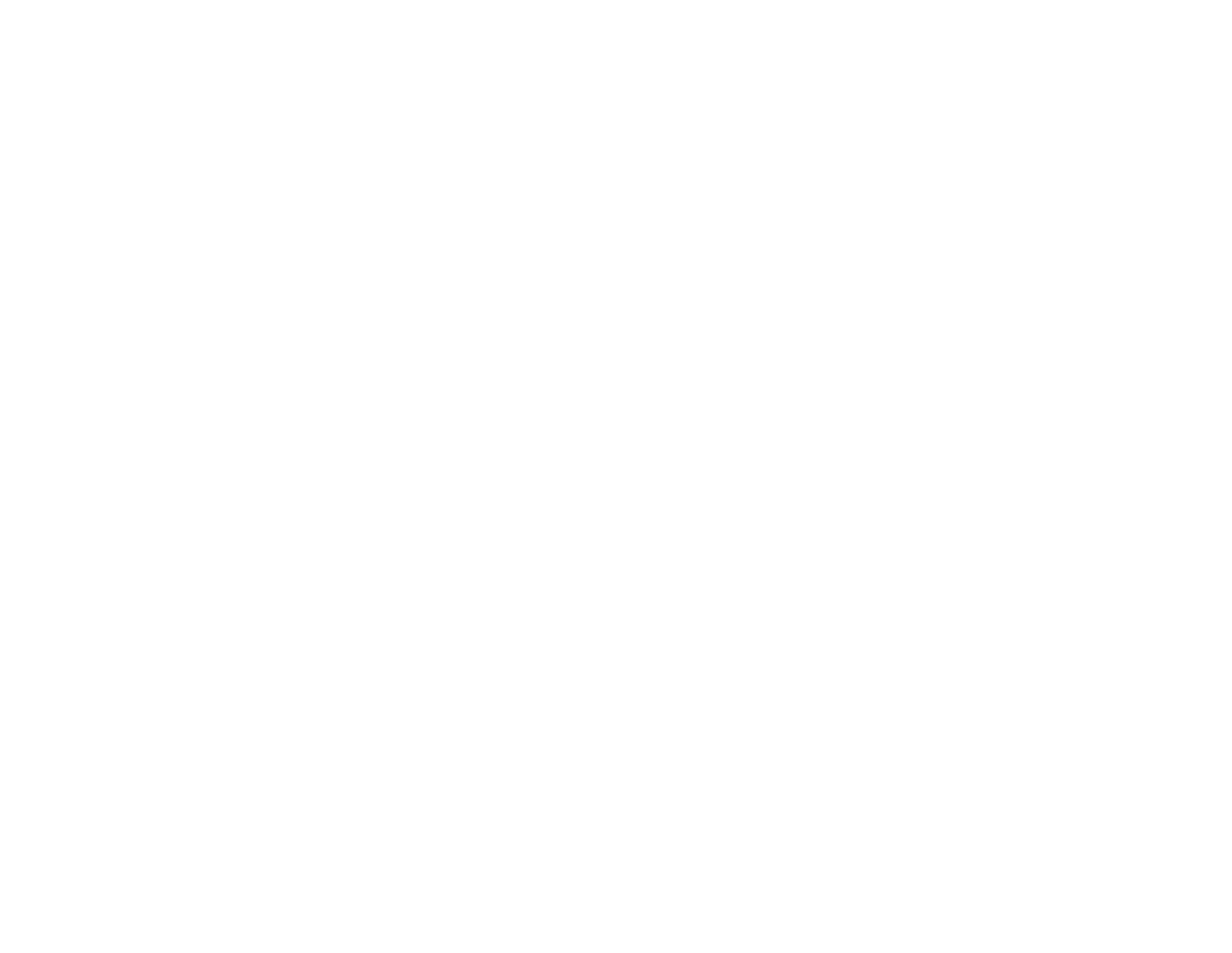Storage assignments are granted to the member, not the equipment. Transfer of ownership of equipment does not guarantee transfer of storage assignment. The Board of Directors shall determine the eligibility of the new owner for a storage assignment for the equipment.

 The Board of Directors shall determine who receives assignments and where equipment shall be stored. Changes in storage location may be requested by the member or directed by the Board of Directors to achieve maximum use of the limited storage resource.

 Non-operational equipment or personal projects do not qualify under storage rules and are to be removed within 10 days of request made by the Board of Directors.

 The Board of Directors may grant, under special circumstance, temporary exceptions to the Active Participation requirement in family emergency situations. This will be based on prior efforts to the benefit of the Club.

#### **Modification to the Rules or Criteria for Storage Assignments**

 The Board of Directors shall be permitted to submit amendments to these rules as needed, including adding a dollar cost of storage beyond work hours, for approval by the members. Such proposed amendments shall be presented at a General Meeting (quorum required); published in the next issue of The Way Freight; open for discussion at the next General Meeting with a quorum; modifications if any published in the following issue of The Way Freight; and voted on by the membership present at the 2nd General Meeting with a quorum after initial presentation..

#### **Table of Contents**

| Section<br>Page                                     |
|-----------------------------------------------------|
|                                                     |
|                                                     |
|                                                     |
|                                                     |
|                                                     |
|                                                     |
|                                                     |
|                                                     |
|                                                     |
|                                                     |
|                                                     |
|                                                     |
| <b>Block and Interlocking Signal Indications 10</b> |
|                                                     |
| <b>Rules Governing Opposing and Following</b>       |
| Movement of Trains By Block Signals14               |
| Centralized Traffic Control System rules 15         |
|                                                     |
| <b>Automatic Block Signal System Rules 15</b>       |
|                                                     |
|                                                     |
|                                                     |
|                                                     |
|                                                     |
|                                                     |

**Appendix A O.C.M.E. Club facilities Use and Storage rules ...... 22**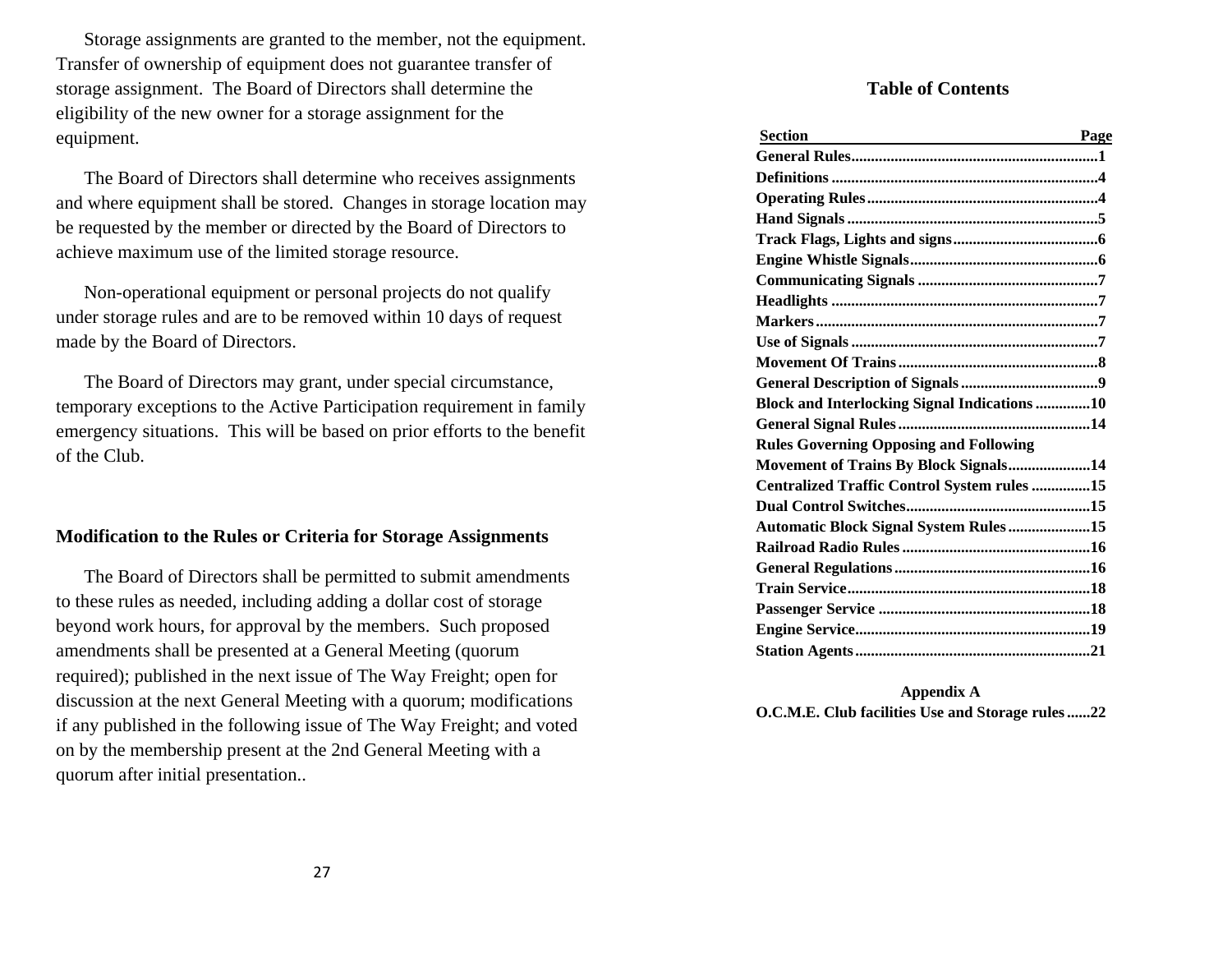#### **GENERAL NOTICE**

Safety is of the first importance. Obedience to the rules is essential to safety.

## **GENERAL RULES**

- A. Members whose activities are prescribed by these rules must be provided with a copy.
- B. Members, and others who utilize Orange County Model Engineers, Inc. (O.C.M.E.) facilities, must be conversant with and obey the rules and any special instructions. If in doubt as to their meaning, they must apply to proper authority of the Corporation for an explanation.
- C. Members who utilize O.C.M.E. facilities must pass the required examinations.

## C.1.0 **Operating O.C.M.E. or Private Equipment During Public Events**. This includes run weekends, birthday parties, and other events that the public may attend.

- C.1.1 Engineers must be 18 years of age, pass the O.C.M.E. engineer test, and be checked out by the O.C.M.E. Vice President of Operations or his designate on the specific equipment being used, and operate the equipment under supervision for 2 full run days within a 3 month period.
	- C.1.1 Exception: Junior members who have passed the O.C.M.E. Engineers Test, been checked out by the V.P. of Operations or his designate on the equipment, show a sufficient degree of maturity and responsibility, are always under the direct supervision of a qualified engineer at least 18 years old, and been approved by a majority vote of the Board of Directors to do so, may:
		- 1) Operate as engineer on birthday parties

 3. An Application for Storage must be submitted to the Board of Directors prior to the granting of permission for storage or reinstatement of previous storage.

**A Member must continue to qualify under the Active Participation Requirement to retain any privilege of storage that has been granted.**

## **Criteria for Storage Assignments, Changes, and Recisions**

 Storage assignments shall be adjusted annually based on the following criteria:

- 1. Total space available for member storage (total feet of storage minus feet occupied by Club equipment)
- 2. Total work hours accumulated by all members granted and requesting storage and work hours of the qualifying member
- 3. Longevity of the qualifying member
- 4. Current authorized storage of the qualifying member
- 5. Operational status of member's equipment in storage
- 6. Allowance for probational storage by new members and existing members making first storage request

 The Board of Directors has the right of recision on any storage, partial or total. All changes which necessitate removal of equipment shall require at least 4 affirmative votes of the Board of Directors and shall provide for 30 days written notice to the member to remove equipment.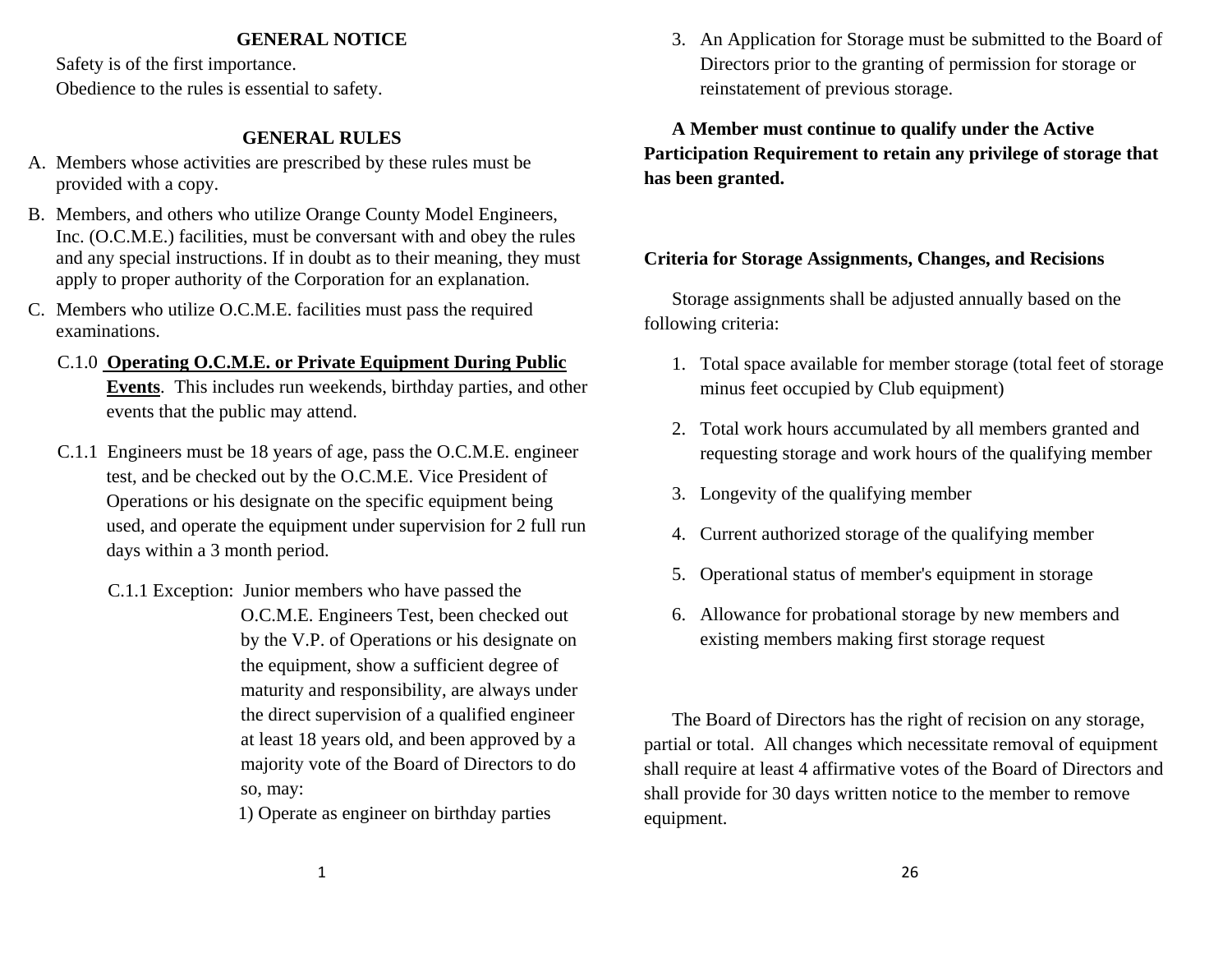Running one's own train on public run days does not qualify for credit except when the train is used to carry the public.

 All Work time claimed must be verified by a board member or a designated project manager on an O.C.M.E. time card. Keeping track of hours, obtaining verification, and reporting is the responsibility of each member.

 Not more than 7 hours in any one day may be credited to a Regular or Life member. Family members may be allowed not more than an additional 7 hours per day to the credit of the Regular or Life member.

 A regular guest (running at least 2 times in any 6 month period, not including meets) may be asked to join O.C.M.E. in order to continue use of the facilities.

#### **Storage of Personal Equipment**

**Storage is an earned privilege, not a right of membership.** Hours-of-qualified-work as detailed in the Active Participation Requirement section is the primary criteria for assignment of the limited resource of storage space to a member. Storage is based on availability and must be approved prior to a member initially storing or adding to existing equipment in storage.

The procedure for requesting storage follows:

- 1. Applicant must be a paid Regular member or Life member to store equipment. Any membership lapse may require reapplication for storage.
- 2. Applicant must have credit for a minimum of 20 qualified hours in the immediate past 6 months.

 2) Move equipment between the compound and the station on run days

3) Move equipment from the unloading area of the station to the loading area of the station on run days during operating hours, provided there are no members of the public on the loading platform

- C.1.2. Junior members who have passed the O.C.M.E. Conductors Test, been checked out by the V.P. of Operations or his designate, show a sufficient degree of maturity and responsibility, are always under the direct supervision of a qualified engineer at least 18yrs old, and been approved by a majority vote of the Board of Directors to do so, may operate as a conductor.
- C.1.3. Trains can include up to six riding cars.
- C.2.0. **Special Rules.** Vice President of Operations can establish temporary operating rules for special events.

## C.3.0 **Operating O.C.M.E. Equipment during times not attended by the public.**

- C.3.1 Engineers must be 14 years of age or older, pass the O.C.M.E. engineer test, and be checked out by an O.C.M.E. engineer on the specific equipment being used in order to operate the train by themselves.
- C.3.2 Members under 14 years of age must always be supervised by an O.C.M.E. engineer over 18 years of age on board the train.
- C.3.3 Members who are learning to operate club equipment must be supervised by an O.C.M.E. engineer over 18 years of age on board the train.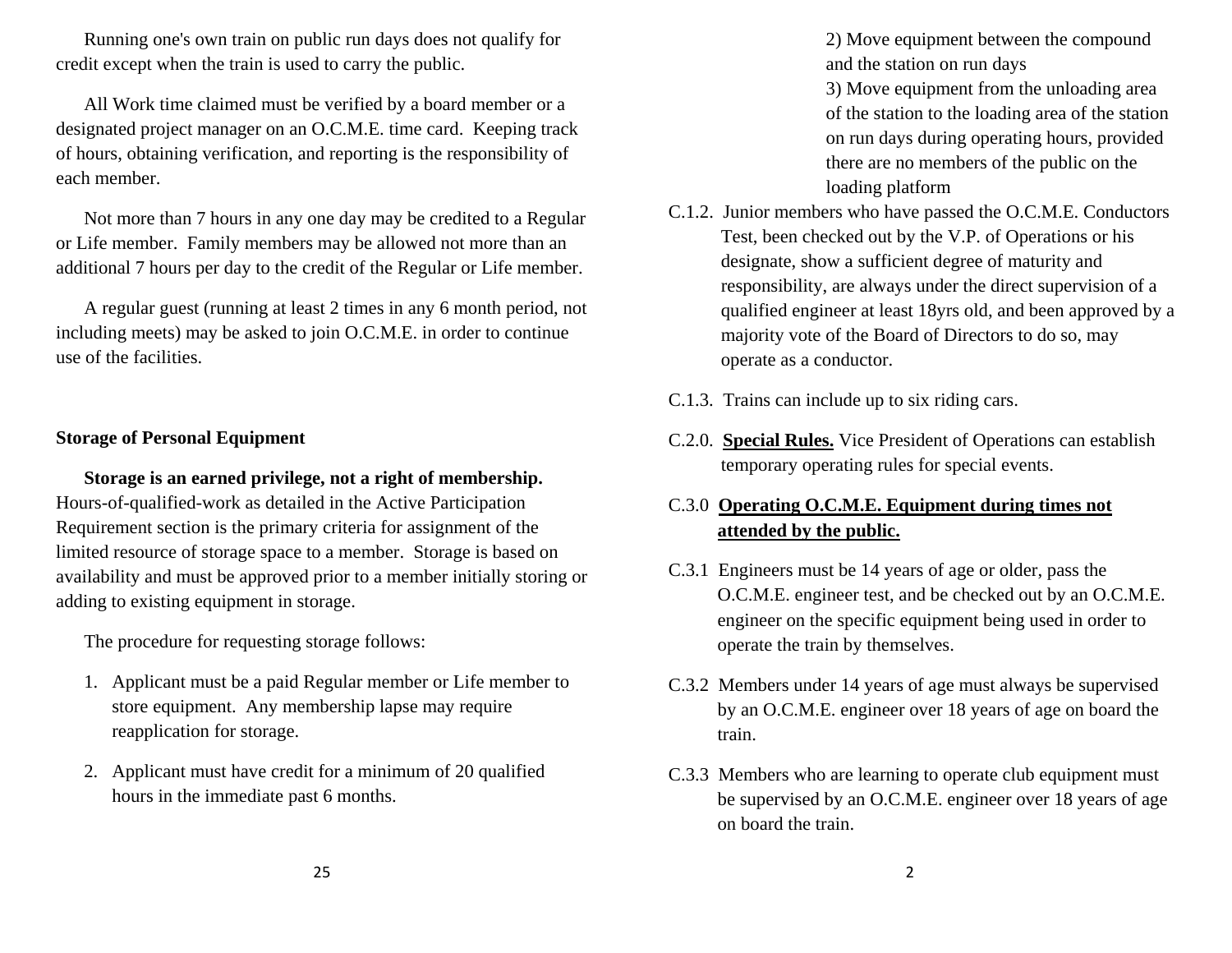C.3.4 Trains can include up to six riding cars.

- E. Members should render every assistance in carrying out the rules and special instructions, and should report any violation thereof to the proper officer.
- F. Accidents, defects in track, bridges, or signals or any unusual condition which may affect the safe operation of the railroad must be reported to the proper authority.
- G. The use of alcoholic beverages or narcotics by members while on railroad property is prohibited. Being under the influence of alcoholic beverages or narcotics while on railroad property is prohibited.

**Efforts-to-the-benefit-of-the-Club** is a wide-ranging list of activities that should enable any member to find one or more things that he or she can do. Many require no or minimal physical labor. Some can be performed at home. If in doubt about the value to the Club of a particular activity, contact the Board.

**Some examples** of qualifying Active Participation (Efforts-to-thebenefit-of-the-Club) include:

Track, equipment, and facilities work; Store work; Procurement and publishing; Birthday party management and train operations; Educational activities (club and general public programs); Monthly Run Day club service to public; Annual and Special Meet committee work and service; Board of Directors service; Board of Directors standing and appointed committee service. The previous list is for sample purposes only and does not define any limits to qualifying activities.

 The Board of Directors shall have final authority on the approval of qualifying activities.

**Working on personal equipment does not qualify as Active Participation.**

#### **Active Participation Requirement**

 A **minimum** of 20 hours of qualified work credit **accumulated every 6 months** is needed to be eligible for track, facilities, or equipment usage and for train storage consideration. Members who run on the track on a regular basis, using either personal or club equipment, must meet the minimum requirement.

 Working on personal equipment, even on a designated Club work day, does not qualify for credit.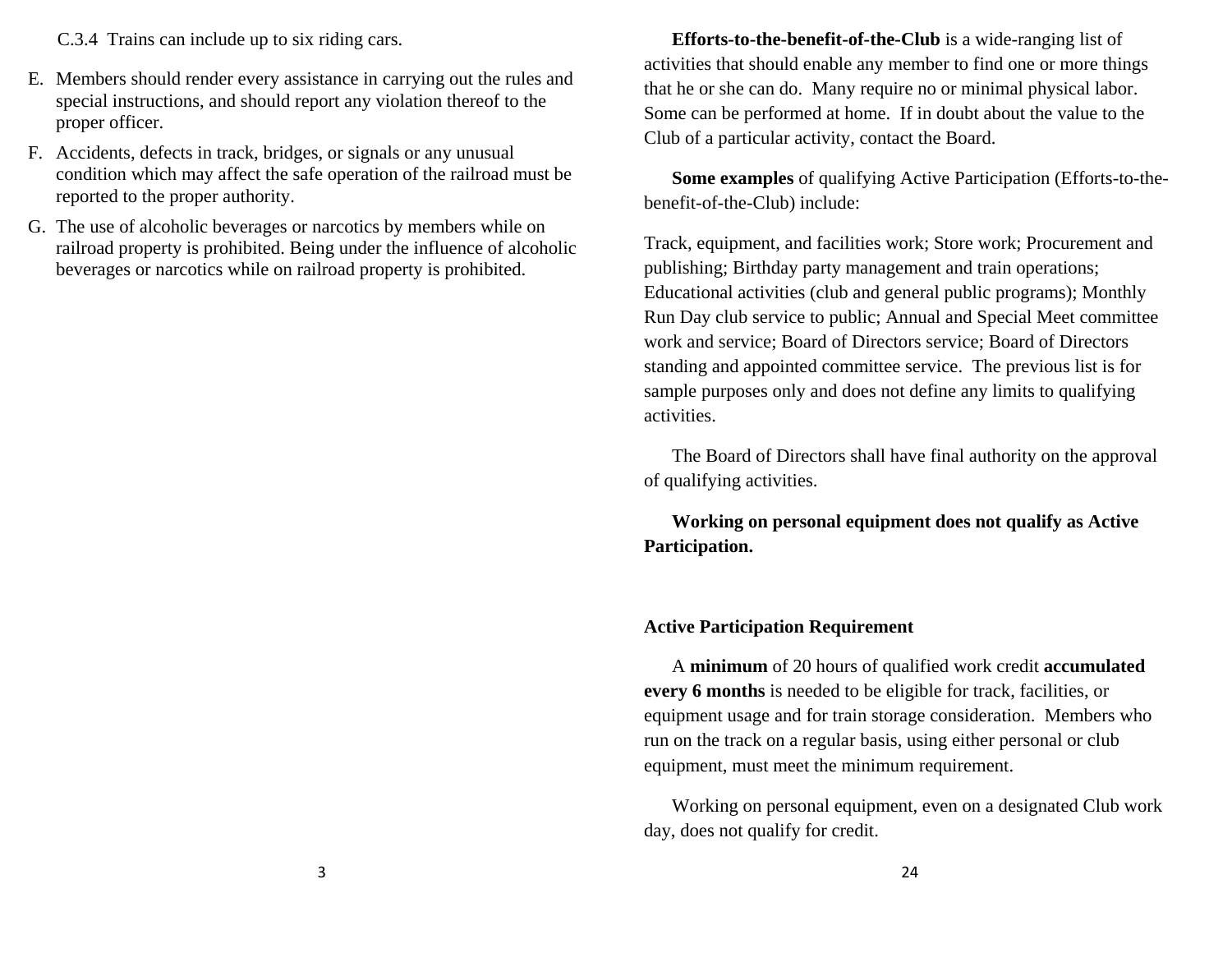machine shop, table and radial arm saws, clubhouse, library, and storage containers.

## **Use of Club facilities is subject to the following requirements:**

 1. A Regular member with dues current or a Life member, who meets the active participation requirement detailed below, must be present on-site and responsible for the safety and security of all his/her non-regular member family and guests present as well as for the safety and security of the compound.

 2. Only Club equipment designated for routine member-operation may be operated provided that the member has been qualified to operate that specific equipment.

 3. A Regular or Life member who has been on-site and intends to leave the site must secure all Club equipment properly (including cleaning up and putting away all equipment used, closing gates to the bridge, securing the compound, and properly locking and setting the alarm) unless another Regular or Life member is present and agrees to take responsibility for properly securing all Club equipment.

 4. On Public Run days, club-owned passenger cars shall be reserved for Club trains. Use in other passenger hauling trains shall be second priority.

## **Active Participation**

 Active participation for the benefit of the Club is the life-blood of O.C.M.E. Without the dedicated efforts and contributions of many throughout the existence of the Club, O.C.M.E. would have and be nothing. To maintain what O.C.M.E. is and to make O.C.M.E. better requires continuing efforts to the benefit of the Club.

### **DEFINITIONS**

Absolute Signal - A block or interlocking signal designated by a plate bearing the letter "A", or by the absence of a number plate. Block.- A length of track of defined limits, the use of which by trains or engines is governed by block signals.

Block - A length of track of defined limits the use of which by trains or engines is governed by block signals.

Centralized Traffic Control System (CTC) - A block signal system under which train or engine movements are authorized by block signals for both opposing and following movements on the same track.

Home Signal - A fixed signal at the entrance of a route or block to govern train of engines entering and using that route or block.

Restricted Speed - Proceed prepared to stop short of train, engine, obstruction, or switch not properly lined, and be on lookout for broken rail, or anything that may affect movement of train or engine, but a scale speed of 20 MPH must not be exceeded.

Signal Aspect - The appearance of a fixed signal conveying an indication as viewed from the direction of an approaching train.

Signal Indication - The information conveyed by the aspect of a signal.

White Tie - Switch fouling point.

Blue Tie – Mileage Marker/Section Marker for bi-directional running under dispatcher control.

Green Tie – Water for steamers available.

## **OPERATING RULES**

- 7. Members responsible for display of signals, must provide themselves with proper appliances, keep them in good order and ready for immediate use.
- 7(a). All members must keep a constant lookout for signals. All members of the crew must be alert to receive signals from members of the crews of other trains.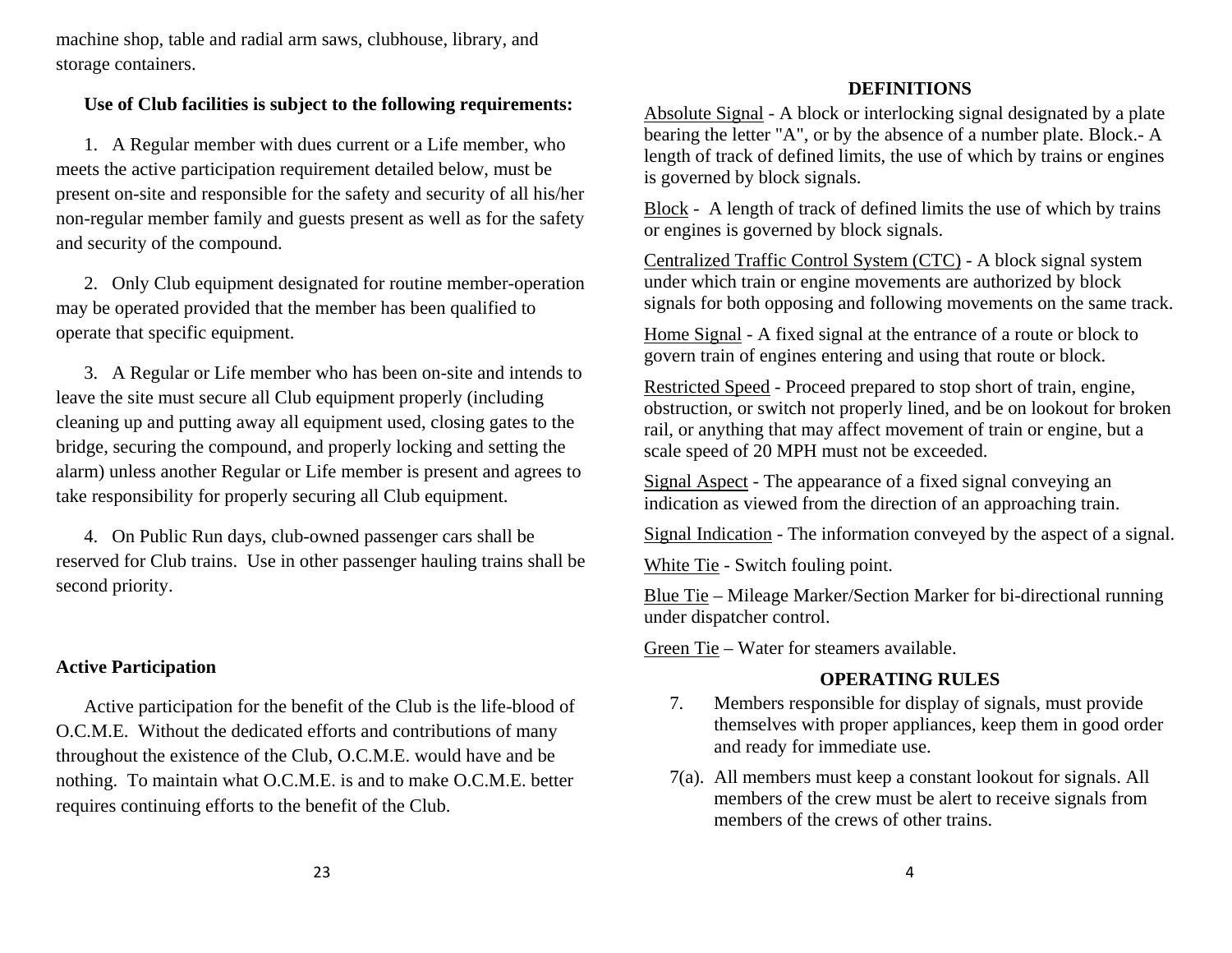- 7(d). Members giving hand signals must locate themselves where they can be plainly seen and must give signals in such a way that they can be clearly understood.
- 7(g). Yellow flags by day and white lights by night will be used by switch tenders in giving hand signals.

#### **HAND SIGNALS (LANTERN AND FLAG)**

- 8(a). Swung at right angle to the track.  $=$  Stop.
- 8(b). Moved slowly with arm extended horizontally.= Reduce speed.
- $8(c)$ . Raised and lowered vertically. = Proceed.
- 8(d). Swung in a circle at right angle to the track. = Back up.
- 8(h). Any object waved violently by any person on or near the track must be respected as a signal to stop.
- 8(q). Radio or other means of oral communication as well as signals given with a referee-type whistle may be used instead of hand signals to convey information.

## **HAND SIGNALS (WITHOUT LANTERN OR FLAG)**

- $8(k)$ . Arm swung in downward arc from the horizontal =Stop.
- 8(1). A beckoning motion with the hand  $=$  Come toward me.
- $8(m)$ . Movement of the hand away from the body. = Go away from me.

## **Appendix A**

## **O.C.M.E. Club Facilities Use and Storage Rules**

### **Introduction**

 The purpose of the these rules is to provide uniform and enforceable rules for the use of Club facilities and for on-site equipment storage.

 The use of Club facilities inherently causes wear and tear on Club property. The Club must maintain the facilities and can do so only by the active participation of members doing things that benefit the Club.

 On-site storage is a limited resource shared between Club Property (the priority occupant) and the equipment of those club members who wish and who qualify to keep their train equipment (engine and rolling stock) in the storage space available. The Club must regulate the assignment of storage space in order to provide the opportunity for those club members who contribute to the Club's well being to have priority of assignment.

## **Club Facilities**

 Club facilities is an all-inclusive term meaning all the tangible property of the Club and the parts of Fairview Park that are dedicated to the O.C.M.E. right-of-way and compound. All of this property is managed and maintained solely by the efforts of club members.

 Examples of Club facilities are: track layout, club engines and cars, hoist and turntable, steaming bays, transfer table, compressor,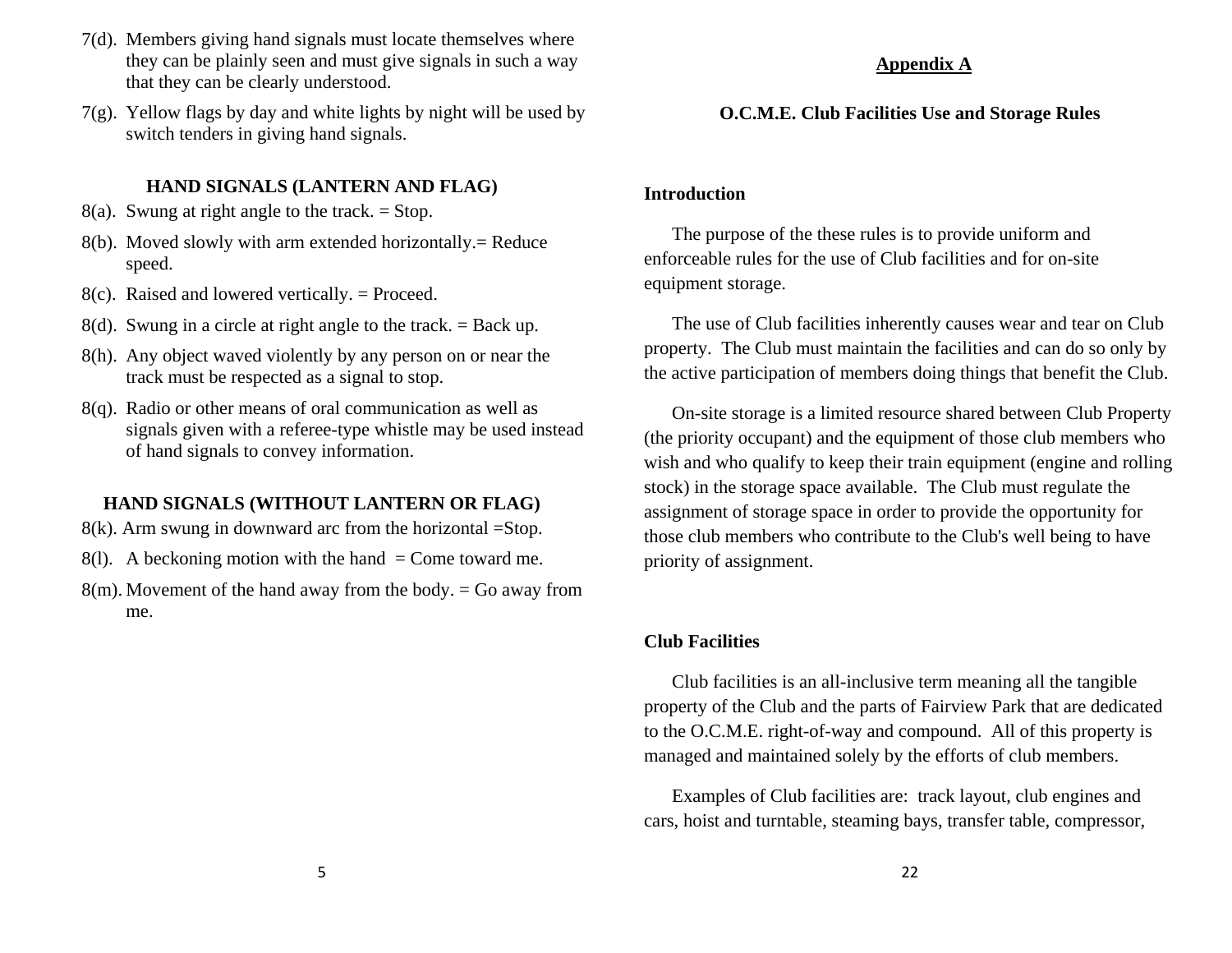- 868. The engineer is responsible for the safe operation of the engine in his charge. Any persons assisting him must obey his instructions.
- 868(a). Extreme caution must exercised during boiler blow-down to prevent injury.
- 871. Locomotives must not be left unattended, unless, other than steam engines, the unit is completely shut down and the wheels blocked, chained, or otherwise secured from rolling. Steam engines will be left with the throttle closed and latched, the reverse lever in the center position, and the drivers secured against movement.
- 876. Engineers must not permit any unauthorized person to handle the locomotive when engaged in passenger operation.

## **STATION AGENTS**

- 901. Agents are responsible for the efficient operation of their station. They must be courteous and considerate in their dealings with the public.
- 906. Agents must see that station buildings and areas are kept neat and clean and in proper condition for the accommodation of the public.

 Agents must preserve order in and about the station. They must not permit disorderly persons to interfere with the normal operation of the station.

## **TRACK FLAGS, LIGHTS AND SIGNS**

- 12. A train or engine finding a red flag or red light on or near the track must stop before any part of the train or engine passes the red signal, and must not proceed until proper verbal information as to the cause for the red signal is received, or a proceed signal received, or written instructions are found with the red signal.
- 12(d). Reduce Speed sign, showing the maximum speed permitted in scale miles per hour, placed to the right of the track as viewed from an approaching train, indicates that the track 2500 scale feet distant is in condition for a speed not greater than that shown on the sign. Resume Speed sign, placed to the right of the track as viewed from an approaching train, indicates the end of the Reduce Speed location.

 Where two speeds are shown, the higher speed applies to passenger trains, and the lower speed to freight trains. Where one speed is shown it applies to all trains.

## **ENGINE WHISTLE SIGNALS**

 14. The whistle must be sounded where required by rule or law. In case of whistle failure, speed of train must be reduced and the bell rung when approaching and passing through stations and yards, over public crossings and around curves.

(a) Succession of short sounds. = Apply brakes. Stop

- (b) \_\_ \_\_ Release brakes. Proceed.
- (g) o o Answer to any signal not otherwise provided for.
- (h) o o o When standing, back. Answer to back up signal from ground.
- (j) o o o o Call for signals.
- (l)  $\_\_$  o  $\_\_$  Approaching any of the following: Grade crossings, tunnels, obscure curves, a train standing on an adjacent track. As an alarm for persons near the track.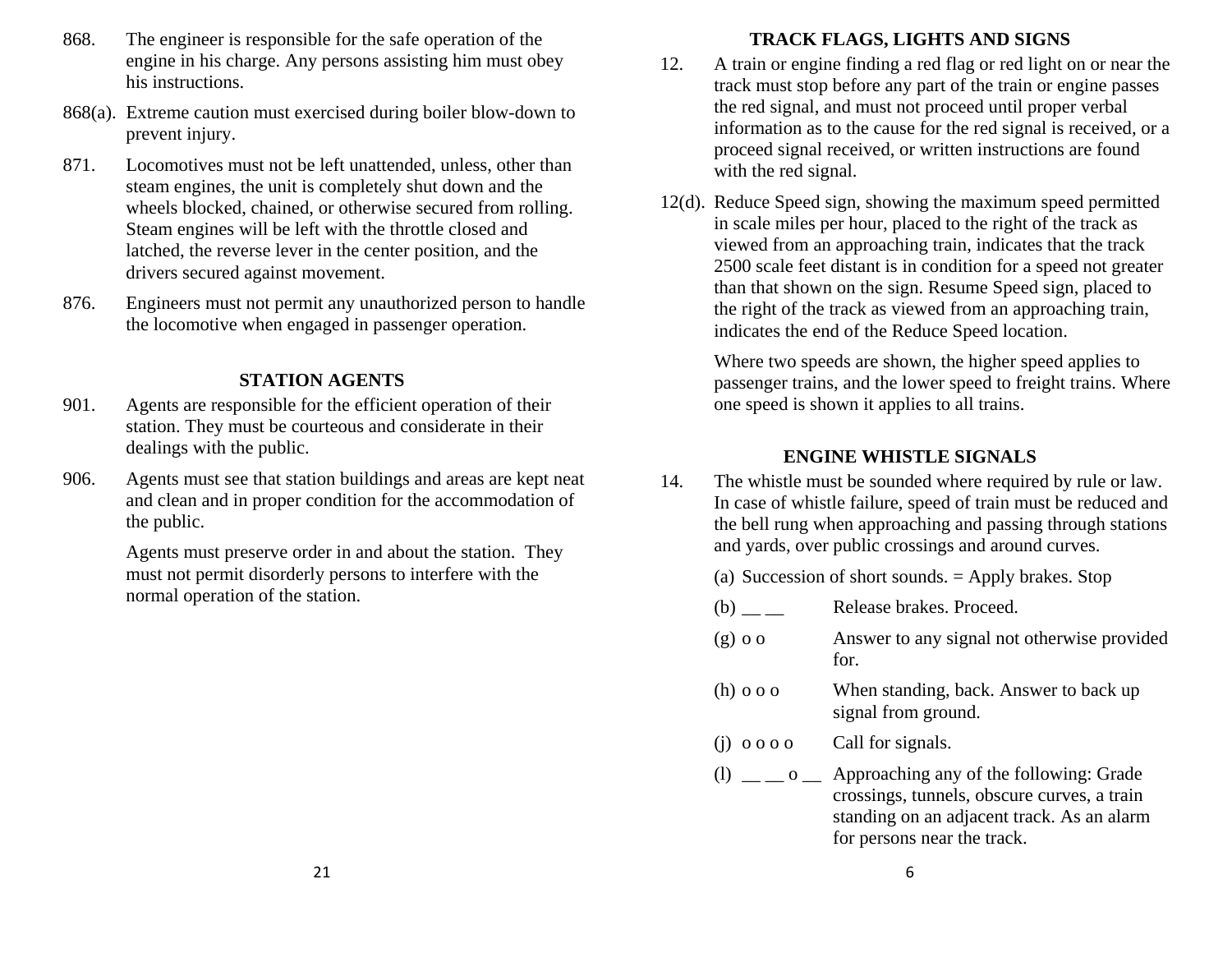## **COMMUNICATING SIGNALS**

 16. All conductors must have in their possession a whistle that is suit-able for communicating signals to the engineer. The following signals will be used:

| Number of sounds | Indication                   |
|------------------|------------------------------|
| (a) Two          | When standing $-$ start.     |
| (b) Two          | When running - stop at once. |
| (c) Three        | When standing $-$ back up.   |

### **HEADLIGHTS**

 17. The headlight must be displayed, burning bright, to the front of every train when operating at night. It must be extinguished when a train has stopped clear of the main line to meet a train, or is standing to meet a train at the end of double track or at a junction.

## **MARKERS**

 19. When operating at night, a marker, or markers must display an illuminated red indication to the rear.

## **USE OF SIGNALS**

 27. A signal imperfectly displayed, or the absence of a signal at a place where a signal is usually displayed, must be regarded as the most restrictive indication that could be given by that signal.

> When a signal, except a fixed signal, is given to stop a train, it must be acknowledged by two short sounds of the engine whistle.

> Proceed signals as well as stop signals given by switch tenders must be answered by two short sounds of the engine whistle.

- 867(b). Repairs to engines and other equipment should be done in the steaming bay area only.
- 867(c). Required annual boiler inspection must be accomplished before any steam locomotive may be operated. This inspection may be accomplished either by O.C.M.E. or other recognized organization,
- 867(d). No fueling of any kind is allowed in any storage areas. No combustible materials are to be stored in the storage areas. Properly fueled and secured engines are excepted.
- 867(e). The following pieces of equipment, that are ridden by the engineer, must be secured with safety chains in addition to couplers and/or draw bars: locomotive tenders, second units in a diesel consist (operating or dummy), riding cars, etc.
- 867(f). All fuel carrying cars must be secured to leading equipment by a coupler and a safety chain. LP fueled locomotives must have interlocking chains for all connecting fuel lines.
- 867(g). Boiler certification will be renewed each 12 months. A board appointed Safety Inspector or assistant will inspect and test each boiler and issue the appropriate certificate.

The following guidelines will apply:

l. Boilers must be equipped with a 1/8" NPT fitting.

 2. Boilers will be hydrostatically tested at 50% above normal operating pressure, but not less than 150 psi.

 3. There are to be two or more means of supplying water to the boiler while at normal operating pressure.

 4. There must be two or more safety valves. They each must have sufficient capacity to discharge all the steam generated by the boiler without allowing the pressure to rise more than 5% above the maximum operating pressure.

- 867(h). Solid fueled locomotives must be equipped with an ash pan that will prevent hot coals from dropping on the track.
- 867(i). All Locomotives and rolling stock must meet I.B.L.S. wheel standards for 7 1/2" gauge track.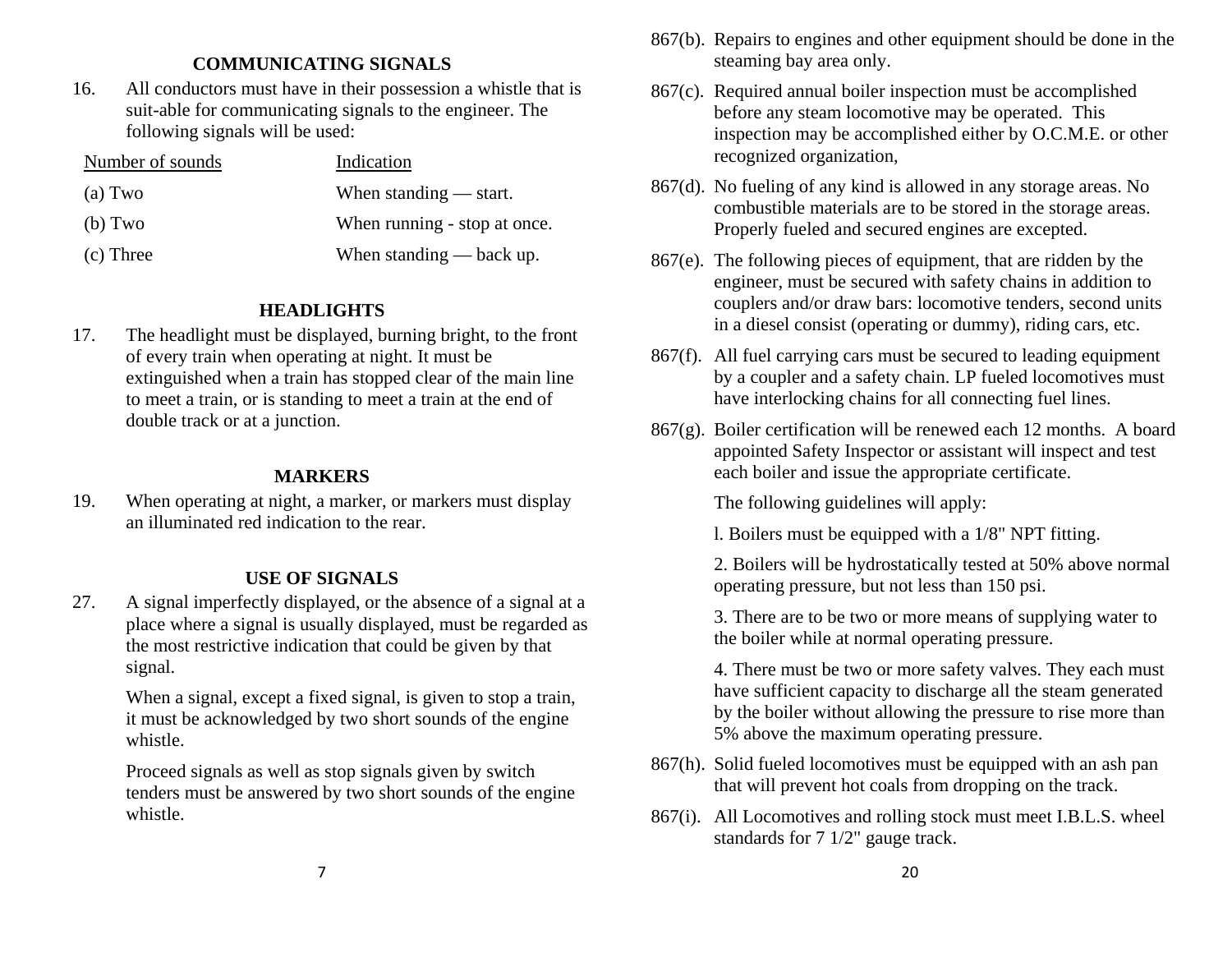- 833. Station agents or crewmen must not allow persons who are intoxicated or otherwise disorderly to board any train. Mentally or physically handicapped persons are to be boarded only when accompanied by an attendant. They must not permit obscene, profane, or offensive language or other misconduct. Interference with or annoyance of other passengers, or damage to equipment must not be permitted.
- 833(a). Young children are not permitted to ride trains until they are at least 31 inches tall and able to walk.
- 837. Passengers will be seated on a seat facing forward. Small children may be seated on the car floor if practicable. Each car must be loaded so as to distribute the weight evenly between the trucks.
- 841. Before departure from the station, the station agent must instruct passengers to keep hands and feet inside the car at all times, to not lean to one side or the other, to not try to touch anything along the way, to follow the instruction of the crew at all times, and to not attempt to get off the train until it has come to a complete stop at the station.

When the conductor has determined the train is ready to depart he will give the engineer a proceed signal. Before starting, the engineer will sound two long sounds of the locomotive whistle.

 841(a). At no time are members obligated to provide transportation for the public. This service is entirely voluntary.

## **ENGINE SERVICE**

- 867. Engines or other equipment being moved in the storage area, on or off the transfer table, in or out of the steaming bays, on or off lifts or the turntable must never be ridden. When practicable, all equipment is to be moved by hand in these areas. Wheel blocking chains are to be used.
- 867(a). Engines and other equipment are to be loaded and off-loaded for highway transport only at designated points in the steaming bay area.

#### **MOVEMENT OF TRAINS**

- 84. A train must not start until proper signal is given.
- 85. When a train is delayed, other trains must be allowed to pass promptly.
- 91. Unless block signals are in use, trains in the same direction are to keep at least 200 feet apart, except when closing up at stations.
- 99. When a train stops, except when clear of the main line, a member of the crew must go back immediately with flagman's signals a sufficient distance to insure full protection.

Flagman's signals:

Day signal - A red flag.

Night signal - A white light.

- 99(a). Conductors and engineers are responsible for the protection of their train, and when protection is necessary, they must see that it is provided with utmost promptness and in strict accordance with the rules.
- 99(c). When a train is flagged, the flagman must give the engineer a thorough explanation of the cause, and the engineer must be governed by conditions.
- 99(e). When track is obstructed or unsafe, or before making track impassable or unsafe, full flag protection must be provided in both directions on all tracks affected.
- 102(a). When there has been a derailment, after equipment has been re-railed it must be known by inspection of track and equipment that it is safe for the train to proceed.
- 104. Unless otherwise provided, the normal position of a main track switch is for main track movement and it must be lined in that position except when changed for immediate movement.
- 104(c). Both switches of a cross—over must be left in normal position after having been used.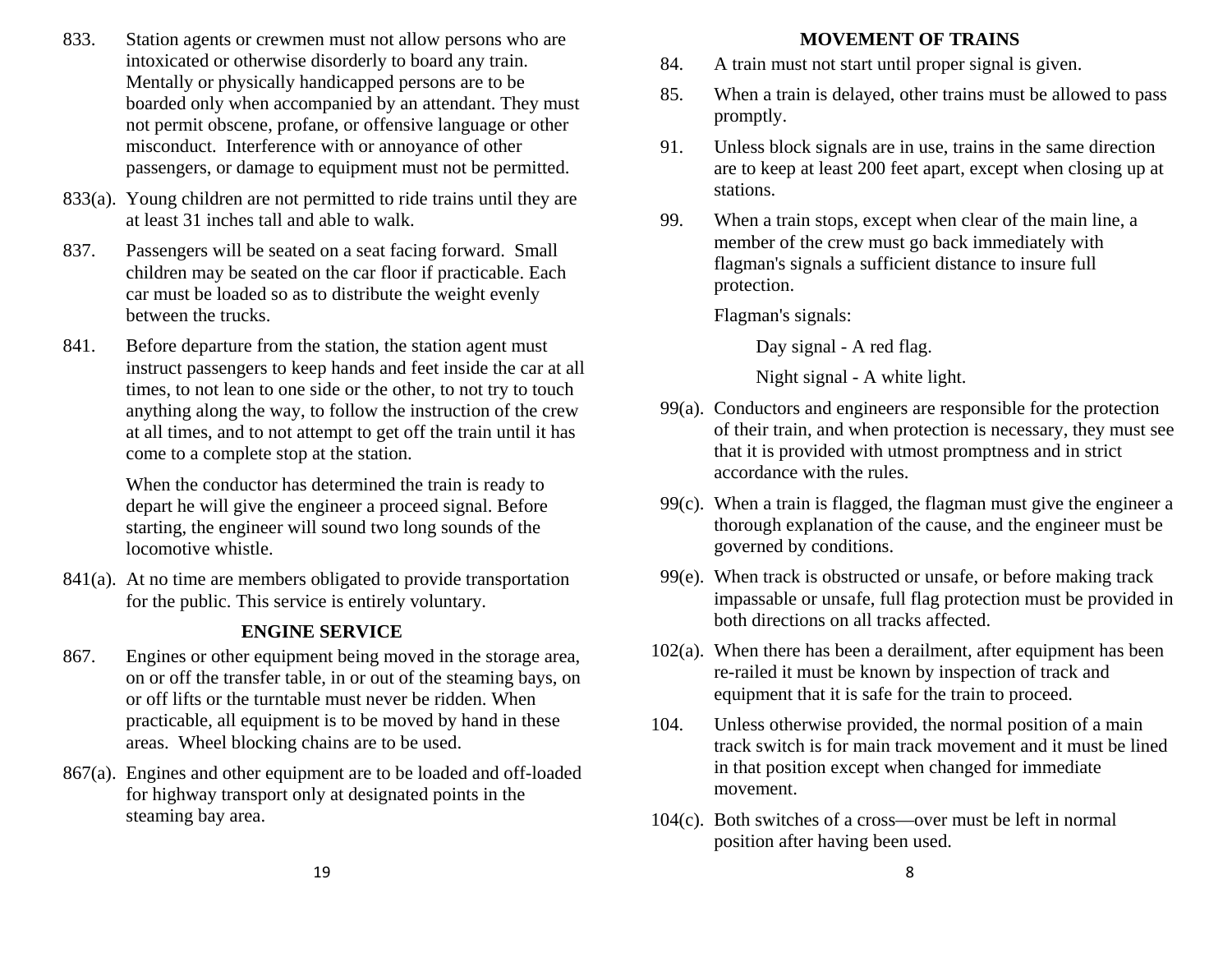- $104(g)$ . A rigid switch must not be run through. When a switch is damaged or defective, it must be spiked.
- 107. When a passenger train is standing at a station, no part of that train may be passed by a train or engine on the side where passengers are being received or discharged.

### **GENERAL DESCRIPTION OF SIGNALS**

Block signals are of the color light type. Their aspects are shown by lights of the prescribed color as viewed from an approaching train and may be qualified by flashing of lights, or by number plate or letter plate.

Block signals, as far as practicable, are located adjacent to or directly over the track they govern.

Unless otherwise indicated, where two or more signals are located on the same mast, the upper signal will govern the main route and the lower signal or signals will govern diverging routes.

Stop signals are designated by the absence of number plates and may also be marked by a plate bearing the letter "A".

Stop-and-Proceed signals are designated by number plates.

Block signal numbers indicate their location approximately in scale miles and tenths according to mile posts.

## **TRAIN SERVICE**

- 800. The general direction and government of a train is vested in the engineer. All other crew members must obey his instructions.
- 802. Engineers must know that all crew members are familiar with and do comply with all rules and are qualified to perform their duties.
- 810. Members of the crew must watch their train closely for any condition that would affect the safe operation of that train. If a problem is noted a signal to stop must be given and the problem corrected.
- 813(a). When a locomotive is stopped in a tunnel under conditions preventing prompt movement, engines must be shut down immediately.
- 814. Trains and engines must be handled in a manner which will avoid shock from starting, stopping, or slack action which might cause discomfort to persons or damage property.

#### **PASSENGER SERVICE**

- 831. All crew members on a passenger train are responsible to the engineer. The engineer must know that they are qualified to perform their duties. Courtesy to passengers and to each other is of utmost importance.
- 832. Passengers must not be allowed to use photo or video equipment while on board the train. Food or drink are not permitted aboard trains.
- 832(a). Passenger loading and unloading will normally be done at a designated station area only.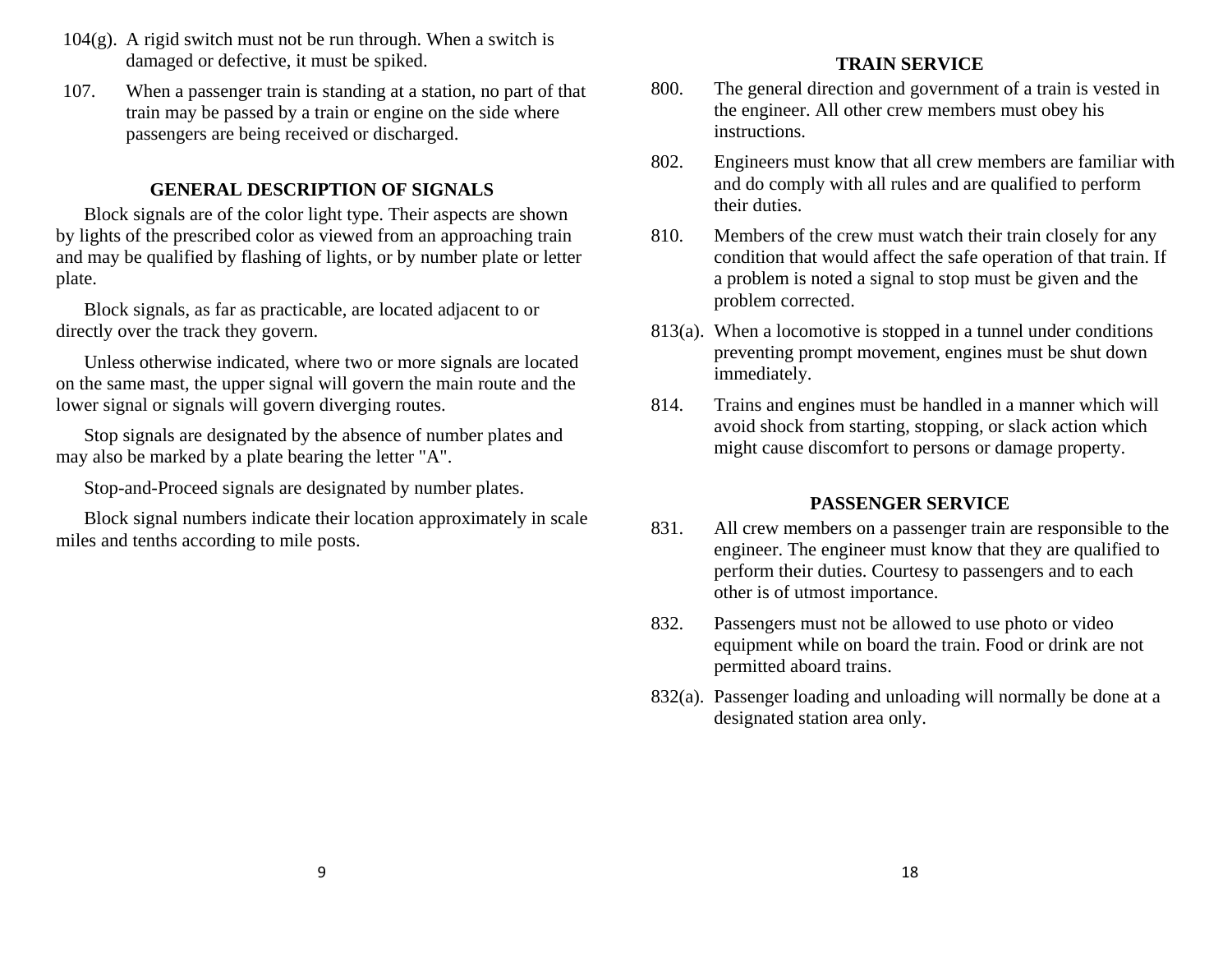- 709. Members must not discriminate between individuals who ride the railroad. Acceptance of tips or gratuities by individual members is not permitted, however, these may be received in behalf of O.C.M.E..
- 714. Every precaution must be taken to prevent loss and damage by fire. The rules and instructions governing fire prevention and fire protection must be fully complied with.
- 715. Members must observe trains to detect anything unusual, defective, or dangerous and make the crew aware of any problem.
- 716(a). In the event passengers, guests or members are injured, everything possible must be done to care for them properly. If warranted, 911 should be called immediately.
- 716(h). All cases of personal injury to any member, guest or passenger must be reported to a member of the board of directors.
- 719. When persons who are evidently intoxicated or otherwise impaired are on railroad property, every effort must be made to protect them from injury. If they can not be peacefully removed from the property, proper authority must be notified.
- 740. Non-members of O.C.M.E. are welcome to tour the facilities, but all visitors should be accompanied by a member, especially young children.
- 741. Members should not use any equipment that belongs to another member without first receiving permission. No member is under any obligation to allow anyone else to use railroad equipment, tools, or any other personal property.
- 742. When members are conducting visitors on tours of the facility, great care should be exercised to see that no damage is done to any equipment that is stored or is otherwise on the property.

## **BLOCK AND INTERLOCKING**

Following symbols are used in diagrams of signal aspects:

To indicate number plate;  $\Box$  To indicate flashing light;

| <b>RULE</b>                                  | <b>ASPECTS</b> |
|----------------------------------------------|----------------|
|                                              | R<br>R         |
| 24OA                                         |                |
| (with or without number plate)               | ${\sf R}$<br>R |
|                                              |                |
| 240B                                         | R<br>R         |
|                                              |                |
|                                              | R<br>R         |
| (with number plate)                          |                |
|                                              |                |
| 240C                                         |                |
| (Flashing red light on any signal            | ${\sf R}$      |
|                                              |                |
| 24OD                                         | Υ<br>Υ         |
|                                              |                |
| (with or without letter "A" or number plate) | R<br>Υ         |
|                                              |                |
| 240E                                         | G<br>G         |
|                                              | ${\sf R}$<br>G |
|                                              |                |
| (with or without letter "A" or number plate) |                |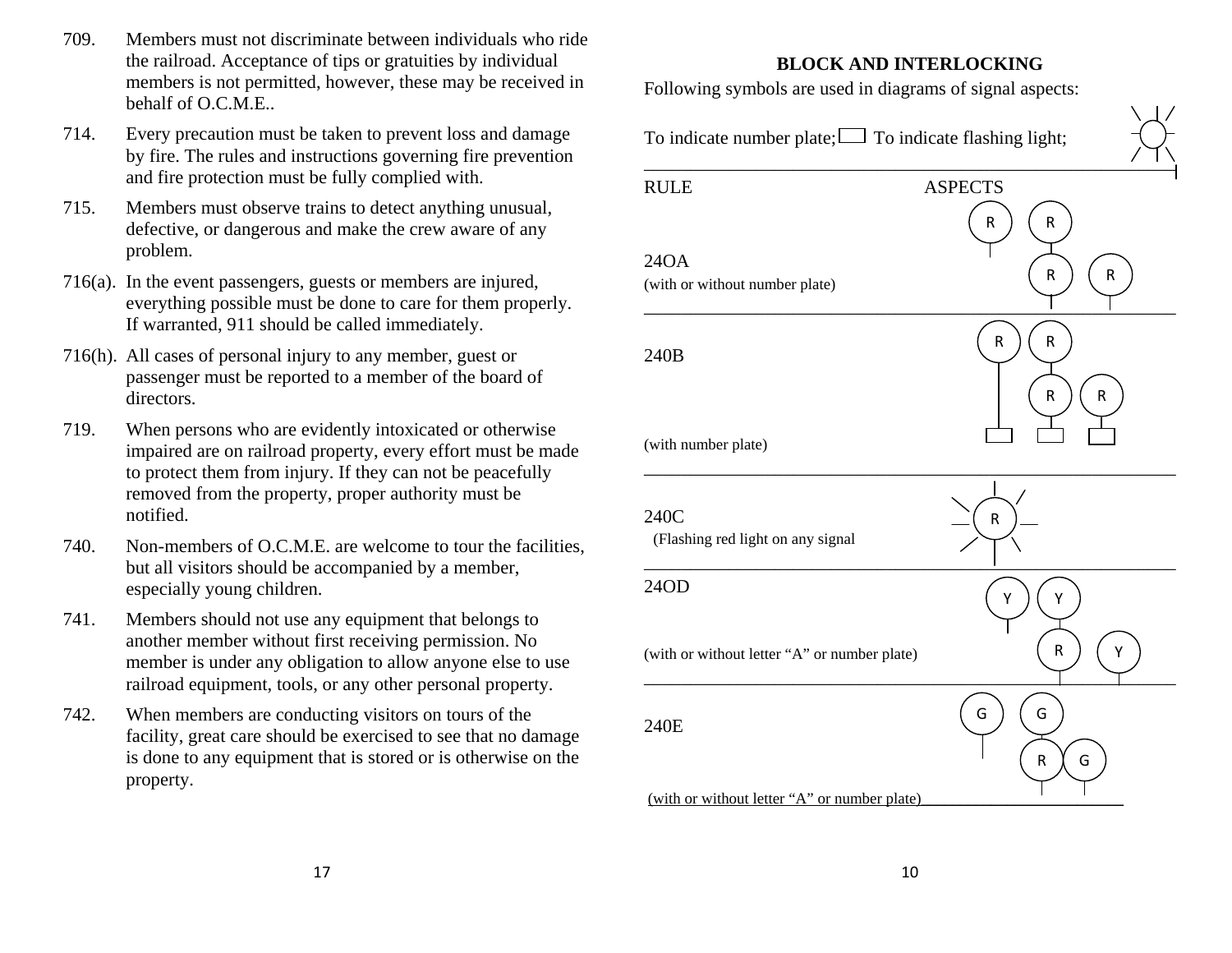#### **SIGNAL INDICATIONS**

Aspects shown in rules 240C through 240N may be displayed on signals with or without a number plate on the signal mast.

| <b>NAME</b>                       | <b>INDICATION</b>                                                                                                                                                     |  |
|-----------------------------------|-----------------------------------------------------------------------------------------------------------------------------------------------------------------------|--|
| Stop                              | Stop before any part of the train or engine<br>passes the signal.                                                                                                     |  |
| Stop<br>and<br>Proceed            | Stop before any part of the train or<br>engine passes the signal then proceed at<br>scale proceed restricted speed through<br>entire block.                           |  |
| <b>Flashing Stop</b><br>& Proceed | Stop. Block occupied. Proceed at scale<br>restricted speed.                                                                                                           |  |
| Approach                          | Proceed prepared to stop before any part of the<br>train or engine passes the next signal. Trains<br>exceeding scale 30 MPH must immediately<br>reduce to that speed. |  |
| Clear                             | Proceed.                                                                                                                                                              |  |

 On any track signaled for traffic in one direction block signals apply to trains moving with the current of traffic on that track.

- 519. A train or engine entering a block between signals must proceed at restricted speed to the next signal in advance.
- 522. Trains, engines, or cars on a siding or other auxiliary track must stand clear of the insulated joints at the fouling point.

#### **RAILROAD RADIO RULES**

- 654. Before transmitting, any member operating a radio transmitting set shall listen a sufficient interval to be sure that the circuit is not already in use.
- 655. A distress call will be preceded by the word

 "Emergency", repeated three times. Such calls shall be used only to cover initial reports of serious accidents and/or injuries.

 658. Members must clearly identify the station, train, or engine and individual transmitting or responding to a radio call.

#### **GENERAL REGULATIONS**

- 700. Members and guests must never be careless of the safety of themselves or of others. Individual conduct should never subject the railroad or O.C.M.E. to criticism or cause good will to be lost.
- 701. Courteous, considerate conduct is required of all members at all times.
- 701(a). Members must not enter into altercation with any person, regardless of the provocation.
- 705. Members should exercise care and consideration in the use of O.C.M.E., or other members' property.
- 707. Railroad and O.C.M.E. premises must be kept in a clean, orderly, and safe condition.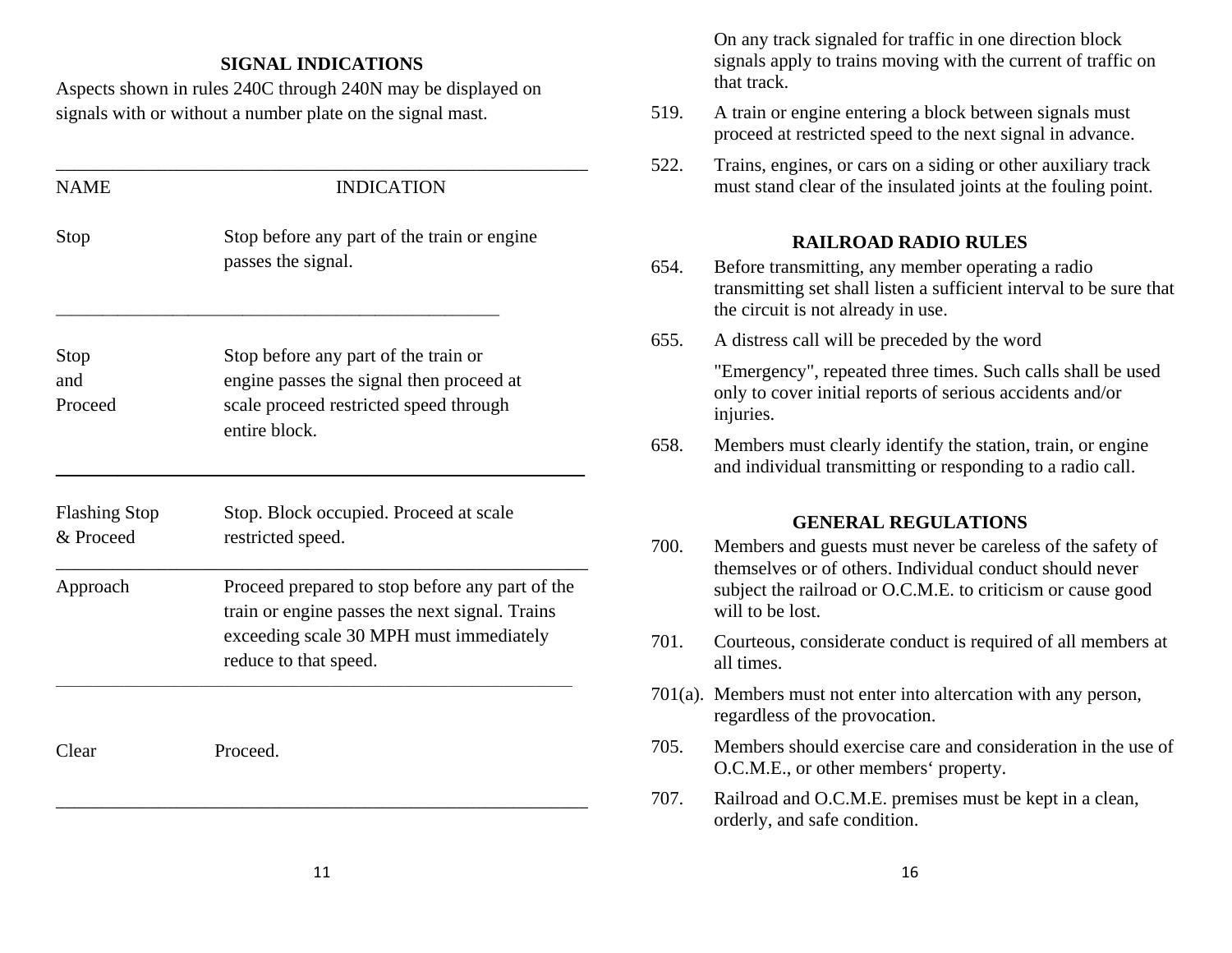## **CENTRALIZED TRAFFIC CONTROL SYSTEM RULES**

- 265. CTC rules apply only in CTC territory.
- 266. A train or engine must not enter CTC territory unless the governing signal displays an indication to proceed or authority is obtained from the control operator.
- 267. A train or engine must not foul or enter the main track or a controlled siding at a hand operated switch unless the governing signal displays an indication to proceed, or authority to occupy such track has been received from the control operator.
- 269. When a train or engine is stopped by a Stop signal and no conflicting movement is evident, a member of the crew must immediately communicate with the control operator and be governed by his instructions.
- 270. When it is desired to occupy the main track or a controlled siding, the crew must obtain authority from the control operator.

## **DUAL CONTROL SWITCHES**

 276. Dual control switches must not be operated by hand without authority from the control operator except when communication has failed.

## **AUTOMATIC BLOCK SIGNAL SYSTEM RULES**

- 505. Automatic block signals govern the use of blocks, but do not dispense with the use or the observance of other signals whenever and wherever they may be required.
- 508. On any track signaled for traffic in both directions, block signals apply to trains in the direction of their movement on that track.